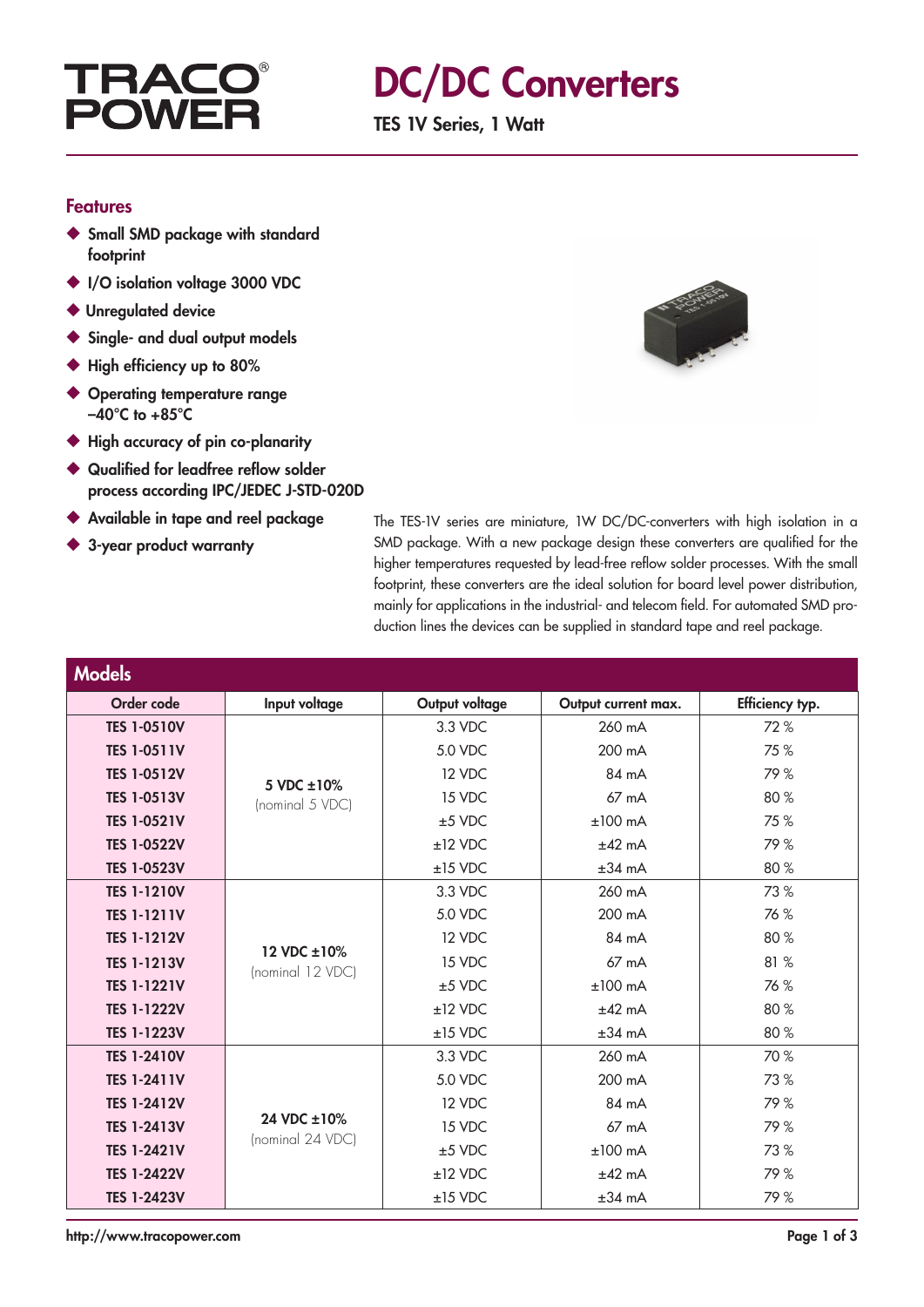# **TRACO**<br>POWER

| <b>Input Specifications</b>                                           |                                       |                                                                                                     |                                                                                                    |
|-----------------------------------------------------------------------|---------------------------------------|-----------------------------------------------------------------------------------------------------|----------------------------------------------------------------------------------------------------|
| Input current no load / full load                                     |                                       | 5 Vin models:<br>12 Vin models:<br>24 Vin models:                                                   | 30 mA / 260 mA typ.<br>15 mA / 110 mA typ.<br>8 mA / 55 mA typ.                                    |
| Surge voltage (1 sec. max.)                                           |                                       | 5 Vin models:<br>12 Vin models:<br>24 Vin models:                                                   | $9V$ max.<br>18 V max.<br>30 V max.                                                                |
| Reverse voltage protection                                            |                                       |                                                                                                     | $0.3A$ max.                                                                                        |
| Input filter                                                          |                                       |                                                                                                     | internal capacitor                                                                                 |
| <b>Output Specifications</b>                                          |                                       |                                                                                                     |                                                                                                    |
| Voltage set accuracy                                                  |                                       |                                                                                                     | see graphs below                                                                                   |
| Voltage balance (dual output models, balanced load)                   |                                       |                                                                                                     | $±1.0$ % max.                                                                                      |
| Regulation                                                            | - Input variation<br>- Load variation |                                                                                                     | 1.2 % / 1 % change Vin<br>see graphs below                                                         |
| Ripple and noise (20 MHz Bandwidth)                                   |                                       |                                                                                                     | 100 mVpp max.                                                                                      |
| Temperature coefficient                                               |                                       |                                                                                                     | ±0.02 %/K max.                                                                                     |
| Short circuit protection                                              |                                       |                                                                                                     | limited 0.5 sec. max.                                                                              |
| Capacitive load                                                       |                                       | 3.3 & 5.0 VDC models:<br>12 & 15 VDC models:<br>±5.0 VDC models:<br>$\pm$ 12 & $\pm$ 15 VDC models: | 33 µF max.<br>$4.7$ $\mu$ F max.<br>$10$ $\mu$ F max.<br>$2.2$ $\mu$ F max.                        |
| <b>General Specifications</b>                                         |                                       |                                                                                                     |                                                                                                    |
| Temperature ranges                                                    | - Operating<br>- Storage<br>$-$ Case  |                                                                                                     | $-40^{\circ}$ C to $+85^{\circ}$ C<br>$-40^{\circ}$ C to +125 $^{\circ}$ C<br>$+95^{\circ}$ C max. |
| Derating (convection cooling)                                         |                                       |                                                                                                     | 4 %/K above +75°C                                                                                  |
| Humidity (non condensing)                                             |                                       |                                                                                                     | 95 % rel. H max.                                                                                   |
| Reliability, calculated MTBF (MIL-HDBK-217F, at +25°C, ground benign) |                                       |                                                                                                     | >2 Mio h                                                                                           |
| I/O isolation voltage (60 sec.)                                       |                                       |                                                                                                     | 3000 VDC                                                                                           |
| I/O isolation capacitance (100 kHz, 1 V)                              |                                       |                                                                                                     | 60 pF typ.                                                                                         |
| I/O isolation resistance (500 VDC)                                    |                                       |                                                                                                     | >10 Gohm                                                                                           |
| Switching frequency                                                   |                                       |                                                                                                     | 50 to 150 kHz (depending on load)                                                                  |

Output voltage variation dependent on load (at nominal input voltage)



All specifications valid at nominal input voltage, full load and +25°C after warm-up time unless otherwise stated.